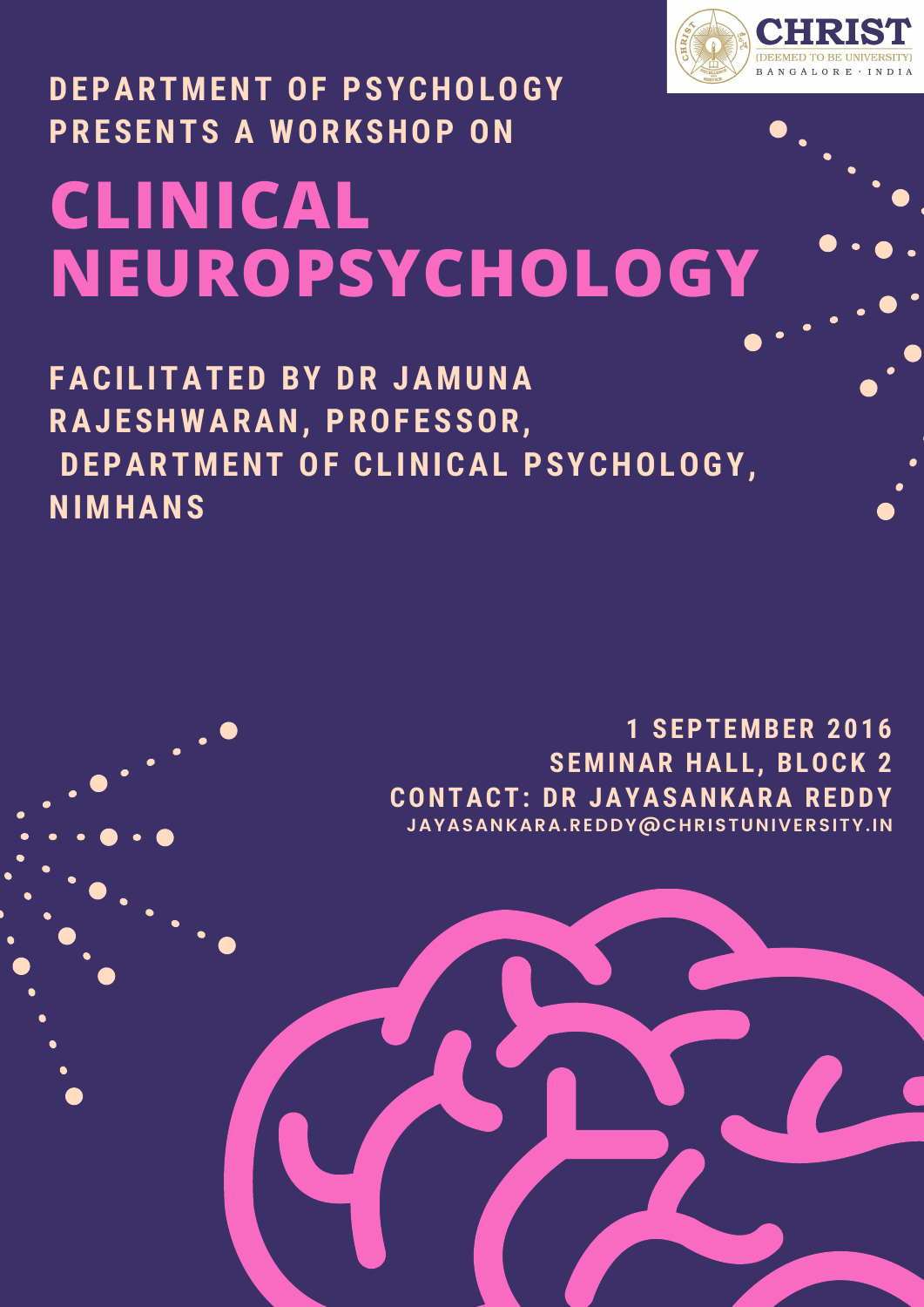#### Department of Psychology

### Clinical Neuropsychology Seminar Report

The Department of Psychology organised a guest lecture on Clinical Neuropsychology, on 1 September, 2016, with Dr. Jamuna Rajendran, Seniour Consultant Neuropsychologist and her team of researchers, Dr.Niranjana Menon and Mohammed Afsar, for final year students of the masters program in Clinical Psychology. Dr. Rajendran spoke about the scope of Neuropsychology as a profession and what the field expected out of students as future torch bearers of the field.



While Dr. Jamuna gave us an overview of the field and spoke about the different dimensions of the field, her fellow speakers spoke more about the various neuropsychological assessments and how important neuropsychological rehabilitation was in recovery. Mr.Afsar gave a detailed presentation on the various neuropsychological assessment batteries that were available in India and the battery that was formed by NIMHANS. He also focussed on how clinical neuropsychologists had to deal with cases that came for consultation and the different levels involved in it.

T-Ssen

Lead of the Department<br>
Dept. of Psychology Christ University Bangalore - 560 029